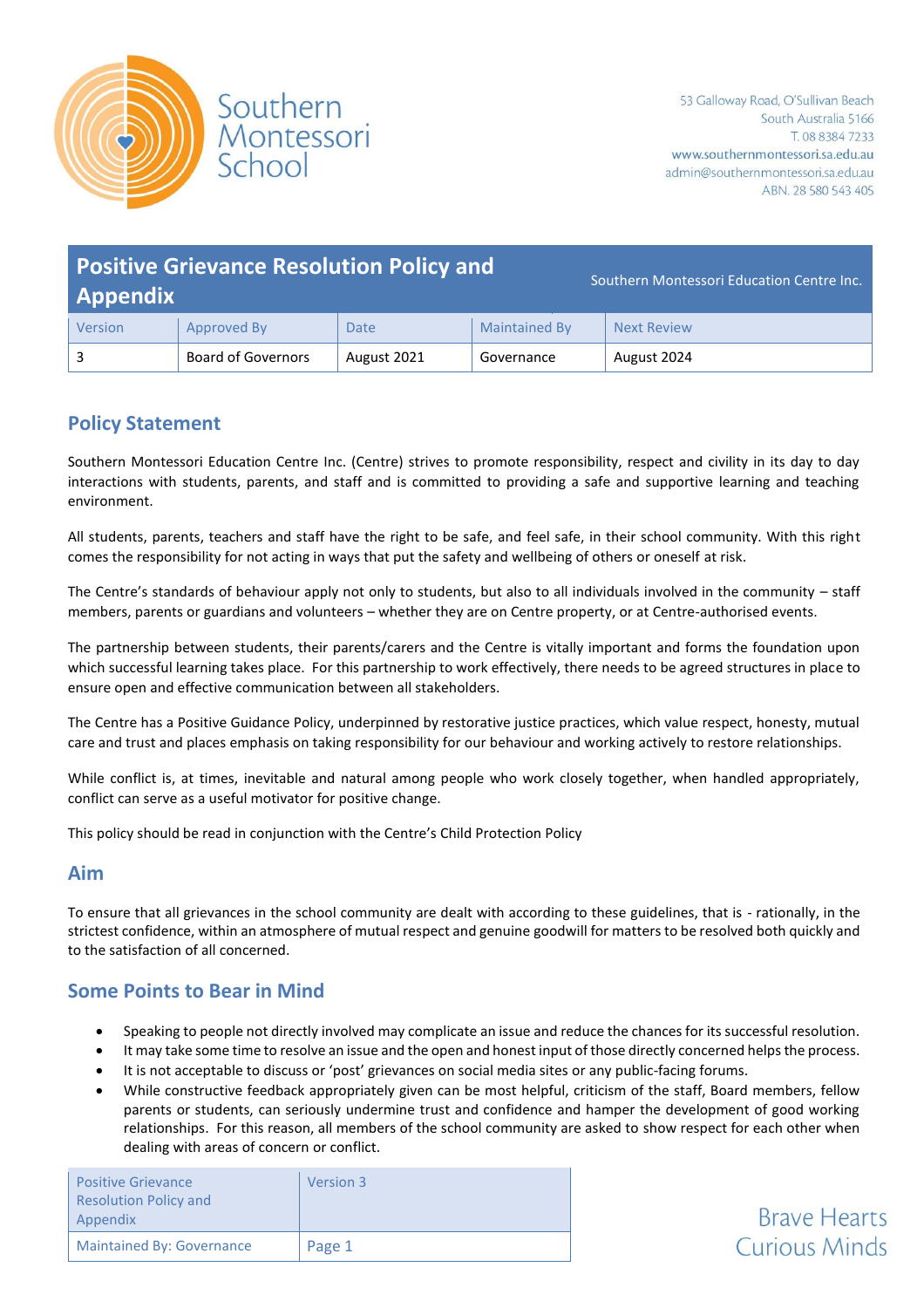- Either party has the right to ask that a discussion be mediated by a union representative or a trained counsellor where other means have not resulted in a satisfactory resolution of the issue.
- Where a staff member is involved in a dispute with management, that staff member has the option of an independent support person, mediator or union representation (if the staff member is a union member).

## **Positive Grievance Resolution Procedure**

| <b>First Point of Contact</b>                                                                                         |                                                                                                                                                                                                                                                                                                                                                  |
|-----------------------------------------------------------------------------------------------------------------------|--------------------------------------------------------------------------------------------------------------------------------------------------------------------------------------------------------------------------------------------------------------------------------------------------------------------------------------------------|
| Calmly, arrange a discussion with<br>$\bullet$<br>the person with whom you have<br>an issue<br>$\bullet$<br>$\bullet$ | Arrange a mutually convenient time to meet and discuss the<br>grievance in private.<br>The issue will, in all probability, be resolved through a calm and frank<br>discussion (in the case of student conflict refer to the Positive<br>Guidance Policy).<br>Either party has the right to stop the discussion if it ceases to be<br>productive. |

| If the Issue Is Unresolved                   |                                                                                                                                                                                                                                                                                  |
|----------------------------------------------|----------------------------------------------------------------------------------------------------------------------------------------------------------------------------------------------------------------------------------------------------------------------------------|
| Arrange a time to meet with the<br>Principal | The Principal will meet with you and assist in determining an<br>$\bullet$<br>appropriate course of action.<br>This may involve the Principal discussing the matter directly with the<br>$\bullet$<br>person the grievance is with and convening a meeting with both<br>parties. |

| If the Issue Remains Unresolved                       |                                                                                                                                                                                                                                                                                                                                                                                                                           |
|-------------------------------------------------------|---------------------------------------------------------------------------------------------------------------------------------------------------------------------------------------------------------------------------------------------------------------------------------------------------------------------------------------------------------------------------------------------------------------------------|
| Address your complaint in writing<br>to the Principal | The Principal will inform the person concerned of the complaint<br>$\bullet$<br>against them.<br>The person concerned will be given reasonable time to take advice.<br>$\bullet$<br>The person concerned will meet with the Principal. Either party can<br>٠<br>request the presence of a mediator or union representative.<br>The person concerned will present a written summary of the issue to<br>٠<br>the Principal. |

| <b>Principal Decides</b>                                    |                                                                                                                                                                                                                         |
|-------------------------------------------------------------|-------------------------------------------------------------------------------------------------------------------------------------------------------------------------------------------------------------------------|
| The Principal will respond to the<br>complainant in writing | The Principal will consider all the facts.<br>$\bullet$<br>The Principal will take any necessary action.<br>$\bullet$<br>The Principal will inform the complainant of the Centre's decision in<br>$\bullet$<br>writing. |

| <b>Positive Grievance</b><br><b>Resolution Policy and</b><br>Appendix | Version 3 |
|-----------------------------------------------------------------------|-----------|
| <b>Maintained By: Governance</b>                                      | Page 2    |

**Brave Hearts Curious Minds**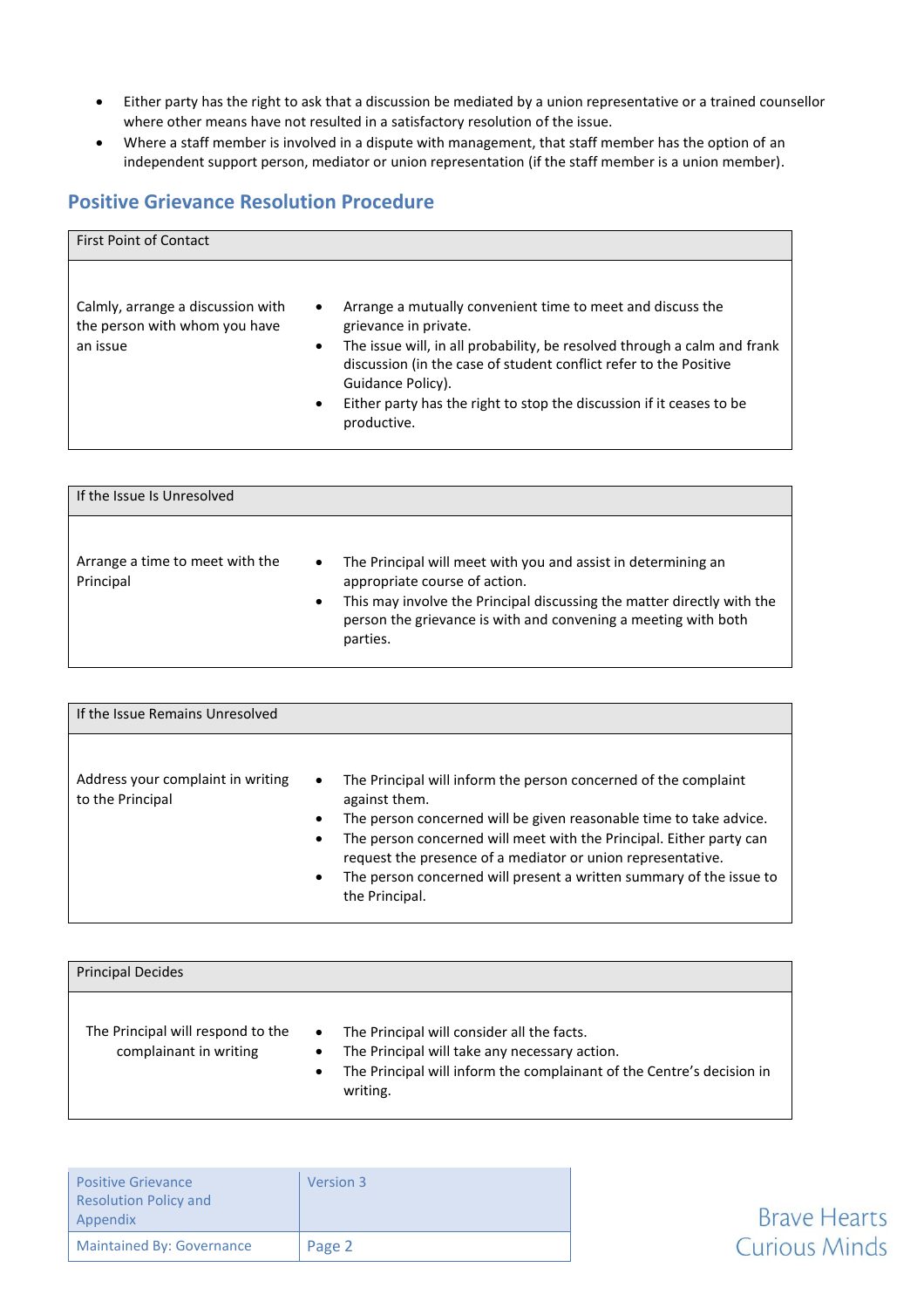# **Referral of a Grievance to the Board of Governors**

As a general rule, the President of the Board of Governors and members of the School Board are not directly involved in the first instance with the receipt, investigation or resolution of grievances other than grievances arising within the Board itself.

In instances where a grievance is with the Principal, the same preliminary steps should be followed. After the procedure has been completed, should a person feel the matter cannot otherwise be resolved, a formal complaint may be lodged with the President of the Board. The President of the Board will expeditiously implement all reasonable steps to have the complaint fully investigated and to facilitate a resolution.

In other exceptional circumstances, where a mutually satisfactory resolution is not achieved, the matter may be referred to the President of the Board of Governors who will inform the complainant of the Centre's decision.

### **Withdrawal of a Grievance**

A person may withdraw a grievance at any stage of the resolution process. If a grievance is withdrawn, the matter will be deemed to be closed.

## **Record Keeping**

Accurate, appropriate and secure records will be kept by the person(s) responsible for overseeing or managing the resolution process for a particular grievance.

## **Appropriate Confidentiality**

The Centre recognises that accusations can potentially be defamatory and can involve risks to those concerned, especially if such accusations are without foundation and reputations are damaged without just cause. All persons involved in grievances or complaints should maintain confidentiality unless otherwise required by appropriate circumstances or law, so as to minimise disruption in the Centre, harm to others and the risk of a civil suit for defamation.

Note: Neither the Minister for Education and Child Development nor the Department for Education and Child Development has any power to directly intervene in any complaints relating to the operation of non-government schools.

### **Supporting Documents**

Child Protection Policy Code of Conduct for Staff Policy School Community Code of Conduct Policy Dealing with Difficult Situations Policy

| <b>Document History and Version Control Table</b> |                   |                    |                               |
|---------------------------------------------------|-------------------|--------------------|-------------------------------|
| Version                                           | Date Approved     | Approved By        | <b>Brief Description</b>      |
|                                                   | 2014              | Board of Governors | Creation of original document |
|                                                   | <b>March 2018</b> | Board of Governors | Review ratified at Board      |
|                                                   | August 2021       | Board of Governors | Review ratified at Board      |

| <b>Positive Grievance</b><br><b>Resolution Policy and</b><br>Appendix | Version 3 |
|-----------------------------------------------------------------------|-----------|
| <b>Maintained By: Governance</b>                                      | Page 3    |

# **Brave Hearts Curious Minds**